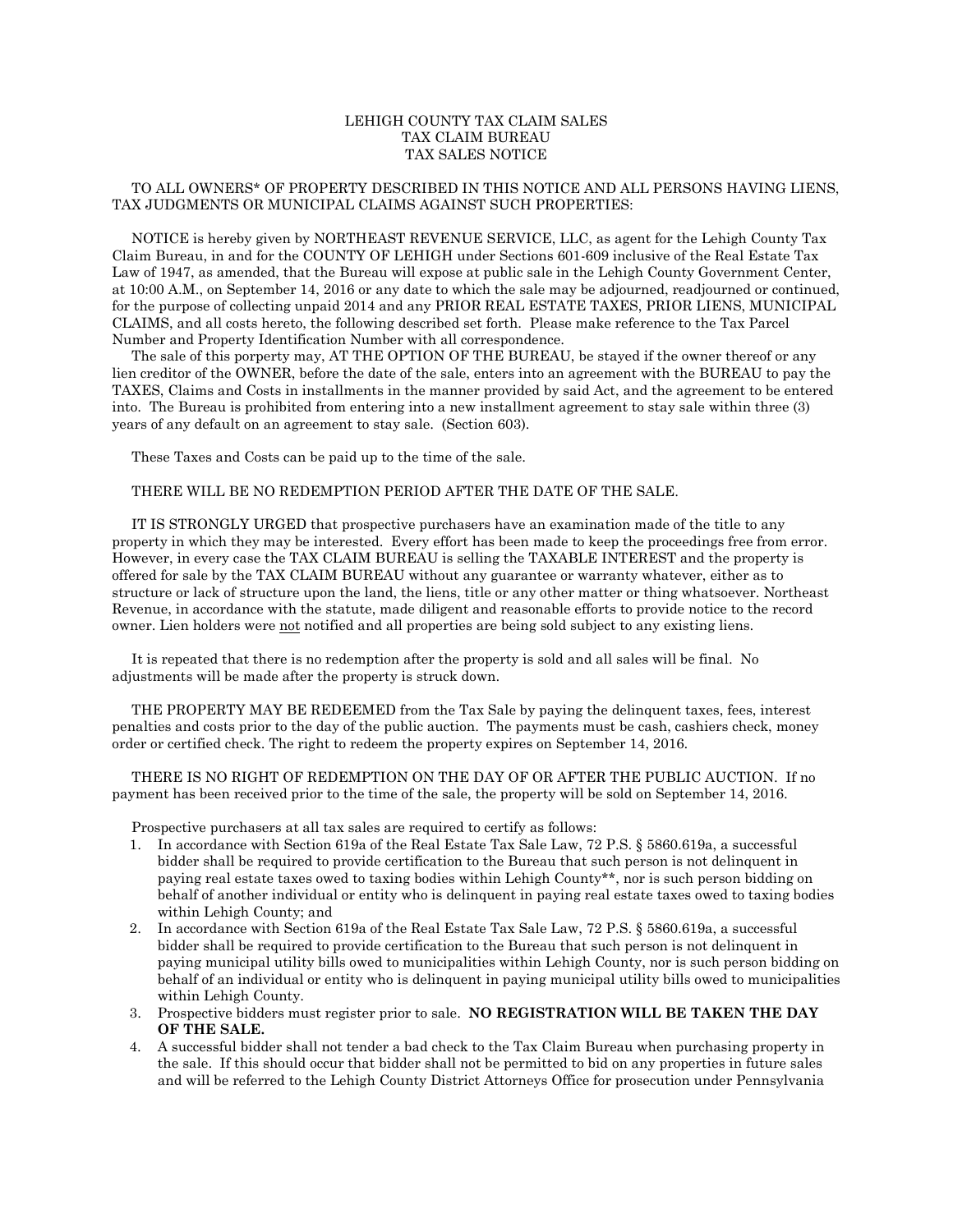Crimes Code, 18 Pa. C.S.A §4105 which may lead to a CONVICTION OF A FELONY OF THE THIRD DEGREE.

5. Pursuant to Section 601 (d) of the Real Estate Tax Sale Law, 72 P.S. § 5860.601 (d), prospective bidders must certify that they have not had a landlord license revoked in any municipality in Lehigh County and that they are not acting as an agent for a person whose landlord license has been revoked.

Certification forms are available in the Tax Claim Bureau or on-line at www.Lehighcountytaxclaim.com. Click on

#### Upset Sale and bidder's certification.

Prospective bidders must register prior to the sale. **NO REGISTRATION WILL BE TAKEN ON THE DAY OF THE SALE.** Registration and certification forms are available in the Tax Claim Bureau and online at www.lehighcountytaxclaim.com. All prospective bidders must present one (1) form of photo identification at the time of registration and on the date of the sale. Failure to present photo identification at the time of registration will prevent a prospective bidder from being registered to bid. Failure to present photo identification on the date of the sale will prevent the bidder from receiving his bidder number and thus barring the registered bidder from having the opportunity to bid on property. **Only the registered bidder may bid at the sale using the bidder number provided by the Bureau. Use of the bidder number by individuals other than the registered bidder is prohibited and may nullify a successful bid.**

**\*\*\*\*\*A deposit of \$500 must be made to Northeast Revenue Service, LLC by each successful bidder immediately upon the closing of bidding for each parcel. Failure to make said deposit will result in nullification of the bid and the property will be re-auctioned to a new bidder. In the event that the \$500 deposit is made but the bidder does not return to pay the balance by 4:00 p.m. the day of the sale, the bid will be nullified, the deposit will be forfeited, and the bidder will be barred from future sales.\*\*\*\*\***

 IMPORTANT Right to surplus sale proceeds. If the property is not redeemed from public sale and you are the record owner, then you are entitled to sale proceeds which exceed taxes, interest, penalties, costs, Commonwealth Liens, Municipal Liens, Government Liens and Judgment Liens.

Interest accrues at the rate of 9% per year. ¾% each month effective February 1, of each year.

 The County of Lehigh does not discriminate on the basis of race, color, national origin, sex, religion, age, disability, or familial status in employment or the provision of services.

 The Lehigh County Government Center is a facility accessible to persons with disabilities. Please notify this Tax Claim Bureau if special accommodations are required. The Tax Claim Bureau can be contacted at (610) 782-3119 or by fax at (610) 841-3678, or by TDD (610) 782-3119.

 IF YOU HAVE ANY QUESTIONS AS TO WHAT YOU MUST DO PLEASE CONTACT THE TAX CLAIM BUREAU AT (610) 782-3119.

Northeast Revenue Service, LLC Agent for the Lehigh County Tax Claim Bureau Kim Ciavarella, Manager

\* "Owner," the person in whose name the property is last registered, if registered according to law, or, if not registered acording to law, the person whose name last appears as an owner of record on any deed or instrument of conveyance recorded in the county office designated for recording, and in all other cases means any person in open, peaceable and notorious possession of the property, as apparent owner or owners thereof, or the reputed owner or owners thereof, in the neighborhood of such property.

 \*\* The successful bidder is also certifying that they are not the owner of the property, as the owner has no right to purchase his

his own property pursuant to Section 618 of the Real Estate Tax Sale Law. A change of name or business status shall not defeat the purpose of this section. For the purpose of this section, "owner" means any individual, partner, shareholder, trust, partnership, limited partnership, corporation or any other business association or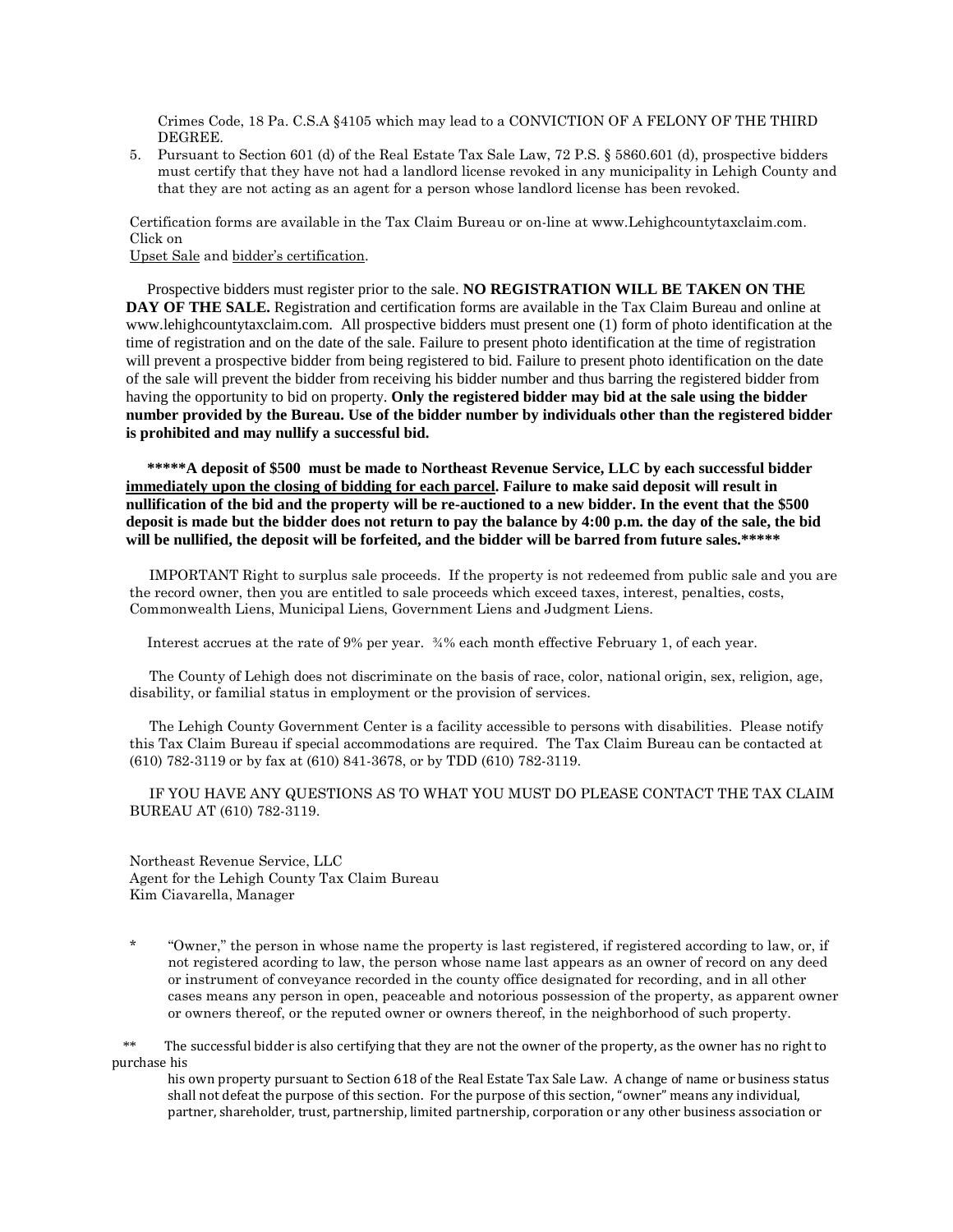any trust, partnership, limited partnership, corporation or any other business association that has any individual as part of the business association who had any ownership interest or rights in the property.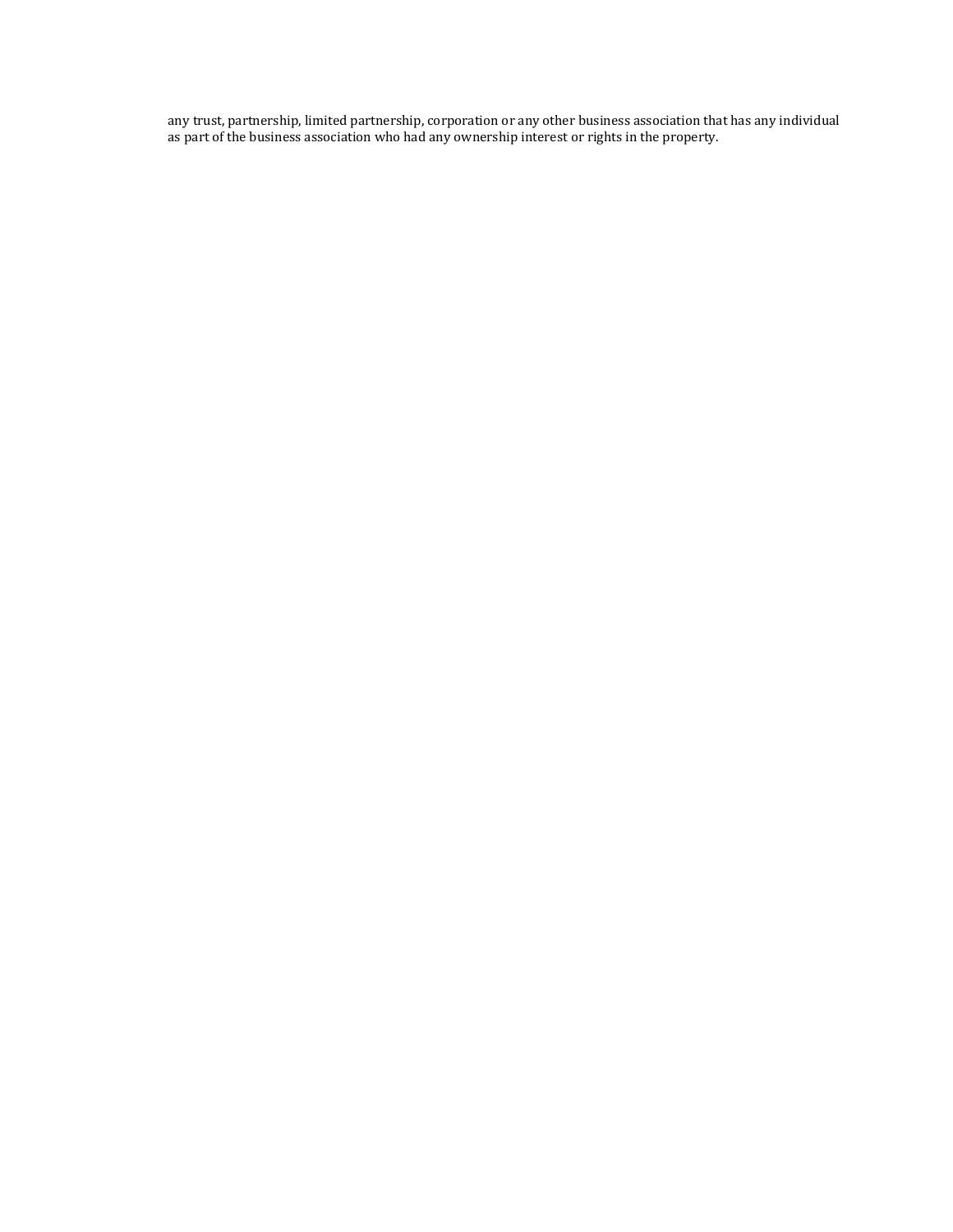# **Lehigh County Upset Price Sale, September 14, 2016 Final Results**

| Sale No. | <b>District Name</b>          | <b>Parcel</b>                            | <b>Owner Name</b>                     | <b>Property Location</b> | <b>Upset Sale Price Bid Price</b> |            |                          | Result  |
|----------|-------------------------------|------------------------------------------|---------------------------------------|--------------------------|-----------------------------------|------------|--------------------------|---------|
|          | 16-0365 BOROUGH OF CATASAUQUA | 04-640838997197-0000001 GROLLER MARION   |                                       | 528 RACE ST              |                                   | 19,749.24  | No Bid                   |         |
|          | 16-0394 BOROUGH OF EMMAUS     | 07-549465735078-0000001 GULICH MARK      |                                       | 357 ADRAIN ST            |                                   | 6,824.65   | No Bid                   |         |
|          | 16-0387 BOROUGH OF EMMAUS     | 07-549454830716-0000001 SCHOLL JUNE S    |                                       | 547 MINOR ST             | S                                 | 11,751.39  | No Bid                   |         |
|          | 16-0379 BOROUGH OF EMMAUS     | 07-549420191624-0000001                  | SKRZYPCZAK MIKE                       | 1345 PENNSYLVANIA AVE    | S                                 | 19,518.15  | No Bid                   |         |
|          | 16-0625 BOROUGH OF SLATINGTON | 18-556203418122-0000001                  | <b>BANDLE PETER J III</b>             | 35 4TH ST                |                                   | 14,645.80  | No Bid                   |         |
|          | 16-0635 BOROUGH OF SLATINGTON | 18-556214089552-0000001                  | <b>COMFORT LORI A</b>                 | 459 CHESTNUT ST          |                                   | 3,817.39   | No Bid                   |         |
|          | 16-0641 BOROUGH OF SLATINGTON | 18-556223778957-0000001                  | <b>KESTER KIM M</b>                   | 537 E CHURCH ST          | S                                 | 7,741.35   | No Bid                   |         |
|          | 16-0639 BOROUGH OF SLATINGTON | 18-556214802624-0000001                  | <b>MORENO HELENE M</b>                | <b>4 FACTORY ST</b>      |                                   | 25,643.01  | No Bid                   |         |
|          | 16-0619 BOROUGH OF SLATINGTON | 18-556202200038-0000001                  | STEELE BRIAN E & KAREN A              | 521 W WASHINGTON ST      | \$                                | 21,593.18  | No Bid                   |         |
|          | 16-0127 CITY OF ALLENTOWN     | 02-549791223087-0000001                  | BJT REAL ESTTE INVESTORS LLC          | <b>222 N FOUNTAIN ST</b> |                                   | 9,346.85   | \$10,000.00              | Paid    |
|          | 16-0046 CITY OF ALLENTOWN     | 02-549688430800-0000001                  | <b>CABRERA ALBERTINA</b>              | 137 S JEFFERSON ST       | Ś                                 | 19,918.29  | No Bid                   |         |
|          | 16-0230 CITY OF ALLENTOWN     | 02-640713548217-0000001                  | <b>CASTELHUN WILLIAM H</b>            | 420 W LIBERTY ST         |                                   | 11,272.70  | No Bid                   |         |
|          | 16-0072 CITY OF ALLENTOWN     | 02-549721734741-0000001                  | <b>CLARK EDWARD T JR &amp; RUTH P</b> | 718 N 19TH ST            |                                   | 36,738.00  | No Bid                   |         |
|          | 16-0077 CITY OF ALLENTOWN     | 02-549741551731-0000001                  | <b>DEJESUS ARNALDO MORALES</b>        | 627 N WEST ST            |                                   | 9,515.69   | \$11,000.00              | Paid    |
|          | 16-0229 CITY OF ALLENTOWN     | 02-640713405232-0000001                  | DEVINE ANDREW & MARYANN               | 408.5 N PENN ST          |                                   | 6,885.60   | No Bid                   |         |
|          | 16-0299 CITY OF ALLENTOWN     | 02-640775902882-0000001                  | DEVINE ANDREW J & MARYANN             | <b>635 HANOVER AVE</b>   |                                   | 10,747.64  | \$10,747.64              | Paid    |
|          | 16-0104 CITY OF ALLENTOWN     | 02-549781406522-0000001                  | DRAYTON MELISSA & C DRAYTON JR        | 1030 W CHEW ST           |                                   | 20,397.55  | No Bid                   |         |
|          | 16-0060 CITY OF ALLENTOWN     | 02-549699020682-0000001                  | <b>DUNCAN TONY JR</b>                 | 27 S 11TH ST             |                                   | 25,897.67  | No Bid                   |         |
|          | 16-0118 CITY OF ALLENTOWN     | 02-549783553992-0000001                  | DURHAM QUINCEY D                      | 716 N 9TH ST             |                                   | 10,996.23  | No Bid                   |         |
|          | 16-0052 CITY OF ALLENTOWN     | 02-549689328425-0000001                  | FETHERMAN ERVIN C                     | 1146 W HAMILTON ST       |                                   | 42,307.25  | No Bid                   |         |
|          | 16-0115 CITY OF ALLENTOWN     | 02-549782677934-0000001                  | <b>FIGUEROA LUZ A</b>                 | 540 N FOUNTAIN ST        |                                   | 12,576.26  | No Bid                   |         |
|          | 16-0247 CITY OF ALLENTOWN     | 02-640722010760-0000001                  | <b>FRANCOIS MIRLANDA</b>              | 432 OAK ST               |                                   | 34,031.74  | No Bid                   |         |
|          | 16-0303 CITY OF ALLENTOWN     | 02-640785080220-0000001                  | <b>GILDNER KIRK</b>                   | 519 N GILMORE ST         |                                   | 25,784.56  | No Bid                   |         |
|          | 16-0262 CITY OF ALLENTOWN     | 02-640732871594-0000001                  | <b>GUZMAN POMPEYO &amp; MAXIMO</b>    | 208 N 2ND ST             |                                   | 6,448.73   | \$21,000.00              | Paid    |
|          | 16-0195 CITY OF ALLENTOWN     | 02-640701798823-0000001                  | <b>HAQUE MAINUL</b>                   | 622 W CHEW ST            |                                   | 12,368.32  | \$19,000.00              | Paid    |
|          | 16-0105 CITY OF ALLENTOWN     | 02-549781408509-0000001                  | <b>HOOVER GAIL</b>                    | 1028 W CHEW ST           |                                   | 18,749.47  | \$34,000.00              | Forfeit |
|          | 16-0130 CITY OF ALLENTOWN     | 02-549791474209-0000001                  | <b>HOOVER GAIL R</b>                  | 317 N 9TH ST             |                                   |            | 26,589.66 \$26,589.66    | Forfeit |
|          | 16-0050 CITY OF ALLENTOWN     | 02-549689266273-0000001                  | <b>HYPOLITE JOHNSON</b>               | 23 N 12TH ST             |                                   | 16,023.44  | No Bid                   |         |
|          | 16-0213 CITY OF ALLENTOWN     | 02-640704561058-0000001                  | <b>HYPOLITE JOHNSON</b>               | 736 N 5TH ST             |                                   | 12,325.49  | No Bid                   |         |
|          | 16-0184 CITY OF ALLENTOWN     | 02-640671036742-0000001                  | <b>ISSERMOYER WILBUR A</b>            | 2303 S 2ND ST            |                                   | 12,465.52  | No Bid                   |         |
|          | 16-0080 CITY OF ALLENTOWN     | 02-549750298086-0000001                  | <b>JABRIER CO LLC</b>                 | 434 N FULTON ST          |                                   | 25,781.20  | <b>No Bid</b>            |         |
|          | 16-0264 CITY OF ALLENTOWN     | 02-640733583811-0000001                  | JOHNSON BENNIE & BARBARA J            | 415 N 2ND ST             |                                   | 38,427.43  | <b>No Bid</b>            |         |
|          | 16-0064 CITY OF ALLENTOWN     | 02-549699829943-0000001                  | JOHNSON-SOLOMON SHEILA C              | 936 W WALNUT ST          |                                   | 14,065.39  | No Bid                   |         |
|          | 16-0047 CITY OF ALLENTOWN     | 02-549688445231-0000001                  | KAHEEL CO LLC                         | 136 S BLANK ST           |                                   | 15,900.42  | No Bid                   |         |
|          | 16-0193 CITY OF ALLENTOWN     | 02-640701738890-0000001                  | KAROLY JOHN P JR & REBECCA J          | 143 N 7TH ST             |                                   | 111,208.91 | No Bid                   |         |
|          | 16-0138 CITY OF ALLENTOWN     | 02-549794661073-0000001                  | KAROLY JOSEPH J & BRENDA S            | 637 W WASHINGTON ST      |                                   |            | $9,381.50$ \$ $9,381.50$ | Paid    |
|          | 16-0202 CITY OF ALLENTOWN     | 02-640702215549-0000001                  | LAAD ANILKUMARR A                     | 330 N 7TH ST             |                                   | 14,610.34  | No Bid                   |         |
|          | 16-0025 CITY OF ALLENTOWN     | 02-549658356810-0000001 LEE RENEE VERBAN |                                       | 31 N 17TH ST             |                                   |            | 42,176.96 \$94,000.00    | Forfeit |
|          | 16-0203 CITY OF ALLENTOWN     | 02-640702566343-0000001 LEE SAU YEN      |                                       | 621 W GORDON ST          |                                   | 19,057.68  | No Bid                   |         |
|          | 16-0019 CITY OF ALLENTOWN     | 02-549635130430-0000001 LEON OMAR        |                                       | 336 S 22ND ST            |                                   |            | 17,938.60 \$17,938.60    | Forfeit |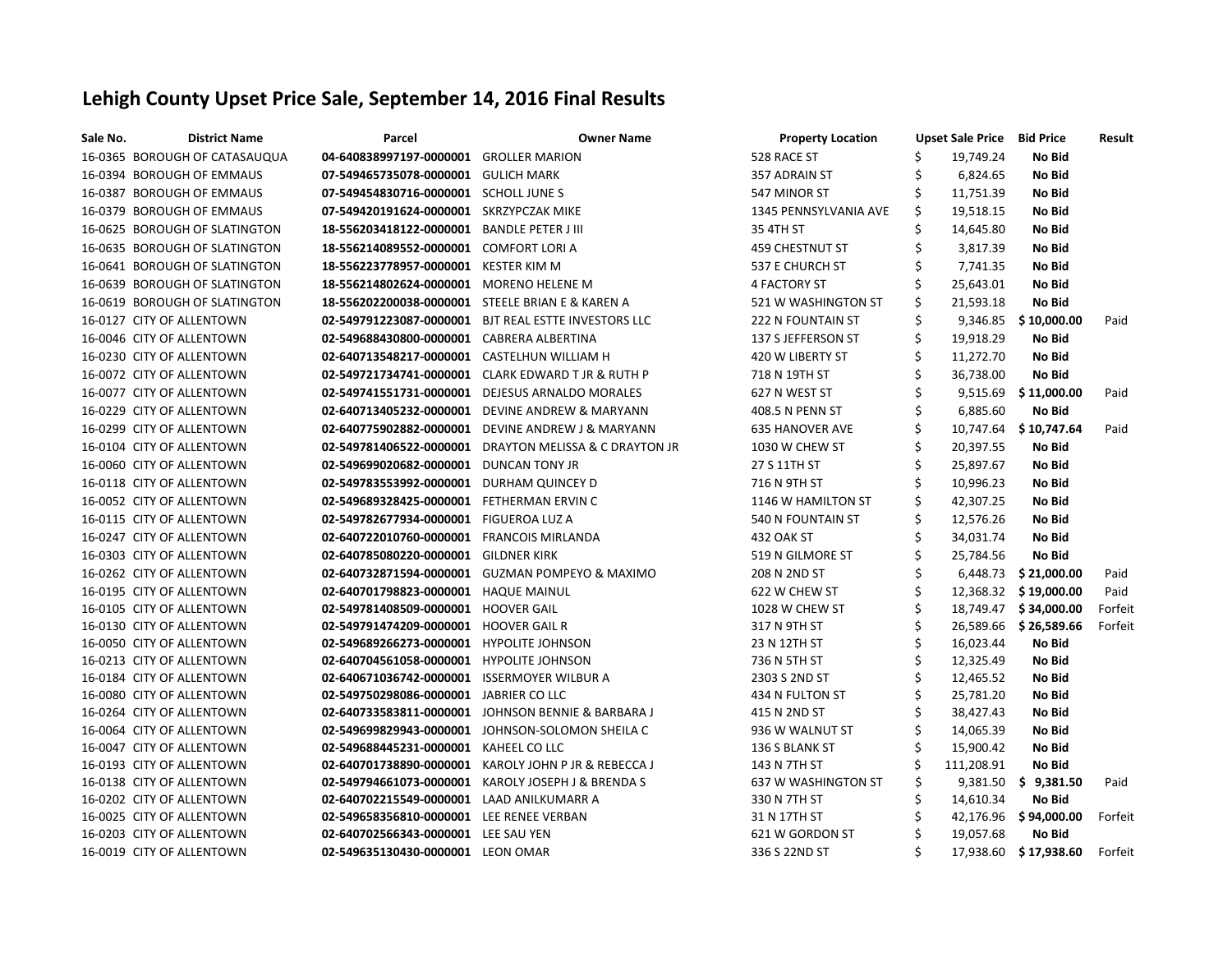| 16-0090 CITY OF ALLENTOWN        | 02-549770453837-0000001                       | <b>MACHUCA KENNETH</b>                                      | 238 N JEFFERSON ST   |            | 12,583.78 \$12,583.78  | Paid    |
|----------------------------------|-----------------------------------------------|-------------------------------------------------------------|----------------------|------------|------------------------|---------|
| 16-0106 CITY OF ALLENTOWN        | 02-549781666977-0000001                       | METRO ALLEN LP                                              | 341 N 10TH ST        |            | 8,805.15 \$12,000.00   | Paid    |
| 16-0149 CITY OF ALLENTOWN        |                                               | 02-640604167374-0000001 MORRISON PETER & P DELANEY MORRISON | 1122 LEHIGH ST       | 18,846.56  | No Bid                 |         |
| 16-0258 CITY OF ALLENTOWN        | 02-640730165583-0000001                       | <b>MTGLQ INVESTORS LP</b>                                   | 385.5 WALNUT LN      | 1,069.59   | No Bid                 |         |
| 16-0222 CITY OF ALLENTOWN        | 02-640706347055-0000001                       | <b>NADIG SCOTT ALLEN</b>                                    | 417 SUMNER AVE       |            | 16,539.71 \$66,000.00  | Paid    |
| 16-0010 CITY OF ALLENTOWN        | 02-549535883448-0000001                       | NIMEH MICHAEL H & PAULA F                                   | 3078 SALISBURY DR    | 18,277.50  | No Bid                 |         |
| 16-0003 CITY OF ALLENTOWN        | 02-548608404324-0000001                       | <b>OSTER JAMES S &amp; CAROLYN T</b>                        | 942 SPRINGHOUSE RD   |            | 23,647.78 \$40,000.00  | Forfeit |
| 16-0134 CITY OF ALLENTOWN        | 02-549792769868-0000001                       | <b>PAUL HENDRIX J</b>                                       | 438.5 N HALL ST      |            | 7,809.75 \$ 7,809.75   | Paid    |
| 16-0073 CITY OF ALLENTOWN        | 02-549730669507-0000001                       | PAUL KEVIN R                                                | 516 N 18TH ST        | 13,851.77  | \$ 46,000.00           | Paid    |
| 16-0092 CITY OF ALLENTOWN        | 02-549770676468-0000001                       | RADCLIFF PROPERTIES                                         | 244 N 12TH ST        |            | 27,331.98 \$27,331.98  | Paid    |
| 16-0267 CITY OF ALLENTOWN        | 02-640734501047-0000001                       | <b>RAMOS IRIS</b>                                           | 427 N 2ND ST         | 35,060.26  | No Bid                 |         |
| 16-0135 CITY OF ALLENTOWN        | 02-549793349713-0000001                       | <b>REMALY ROBERTA</b>                                       | 622.5 N SILK ST      | 7,696.43   | No Bid                 |         |
| 16-0243 CITY OF ALLENTOWN        | 02-640715354875-0000001                       | RENAISSANCE MANAGERS                                        | 387 W CEDAR ST       | 17,055.44  | No Bid                 |         |
| 16-0266 CITY OF ALLENTOWN        | 02-640734220664-0000001                       | RIVERA JOSE A                                               | 508.5 N 2ND ST       | 8,459.95   | No Bid                 |         |
| 16-0082 CITY OF ALLENTOWN        | 02-549752303702-0000001                       | RK KEYSTONE MOBILE MART INC                                 | 1442 W TILGHMAN ST   | 110,788.11 | No Bid                 |         |
| 16-0326 CITY OF ALLENTOWN        | 02-641758072317-0000001                       | ROSE TIMOTHY R SR                                           | 2327 HANOVER AVE     |            | 63,785.16 \$63,785.16  | Paid    |
| 16-0217 CITY OF ALLENTOWN        | 02-640704863220-0000001                       | RUDOLPH RICHARD G JR                                        | 726 N PENN ST        | 34,478.45  | No Bid                 |         |
| 16-0204 CITY OF ALLENTOWN        | 02-640702644893-0000001                       | <b>SANDERS JERSON</b>                                       | 618 W GORDON ST      | 7,055.36   | No Bid                 |         |
| 16-0041 CITY OF ALLENTOWN        | 02-549679577261-0000001                       | <b>SCRUGGS CHARLES R JR &amp; AUDREY V</b>                  | 105 N 13TH ST        | 32,790.75  | No Bid                 |         |
| 16-0141 CITY OF ALLENTOWN        |                                               | 02-549795841891-0000001 SERRANO GEORGE & JANET              | 920 N FAIR ST        | 45,202.86  | No Bid                 |         |
| 16-0227 CITY OF ALLENTOWN        | 02-640712394774-0000001 SHEHADEH GEORGE S     |                                                             | 409 N 5TH ST         | 20,274.76  | No Bid                 |         |
| 16-0233 CITY OF ALLENTOWN        | 02-640714067662-0000001 SHEHADEH GEORGE S     |                                                             | 424 W GREEN ST       | 25,654.57  | No Bid                 |         |
| 16-0210 CITY OF ALLENTOWN        | 02-640703243605-0000001                       | SOLAREZ RUFINO & DOMINGA SOLAREZ                            | 555 PARK ST          | 9,463.13   | No Bid                 |         |
| 16-0150 CITY OF ALLENTOWN        | 02-640605257077-0000001 STEWART JAMES A       |                                                             | 1046 W WYOMING ST    | 14,071.65  | <b>No Bid</b>          |         |
| 16-0083 CITY OF ALLENTOWN        |                                               | 02-549754512447-0000001 SUTER EUGENE E & MARILYN J          | 1314 W LIVINGSTON ST | 17,499.74  | No Bid                 |         |
| 16-0263 CITY OF ALLENTOWN        | 02-640732899327-0000001 UBIERA VALENTINA      |                                                             | 219.5 N 2ND ST       | 26,797.66  | No Bid                 |         |
| 16-0293 CITY OF ALLENTOWN        | 02-640772305479-0000001 VICTORY SCOTT A       |                                                             | 223 E UNION ST       | 15,075.27  | No Bid                 |         |
| 16-0102 CITY OF ALLENTOWN        | 02-549780995646-0000001                       | <b>WERLEY LARRY &amp; TIMOTHY G WERLEY</b>                  | 217 N 10TH ST        | 10,031.20  | \$20,000.00            | Paid    |
| 16-0099 CITY OF ALLENTOWN        |                                               | 02-549773841154-0000001 WHITEHOUSE CHARLES E & BETTY M      | 722 N 10TH ST        | 16,832.19  | No Bid                 |         |
| 16-0231 CITY OF ALLENTOWN        | 02-640713662493-0000001                       | YADUSH JOHN & CHANTEL                                       | 511 N MOHR ST        | 14,849.33  | No Bid                 |         |
| 16-0333 CITY OF BETHLEHEM        |                                               | 03-641845989442-0000001 CHARLES ERNEST T & HILDA I          | 2141 ASTER RD        |            | 14,871.65 \$72,000.00  | Paid    |
| 16-0348 CITY OF BETHLEHEM        | 03-642748972523-0000001 SHEPARD EVELYN A      |                                                             | * TERRACE AVE        | 918.17     | <b>No Bid</b>          |         |
| 16-0424 HEIDELBERG TOWNSHIP      | 10-554004006797-0000038 SARNICKY JOLEEN       |                                                             | 5769 PFEIFFER CIR    | 5,093.62   | No Bid                 |         |
| 16-0440 LOWER MACUNGIE TOWNSHIP  | 12-547371470655-0000001 KAROLY JOHN & REBECCA |                                                             | 4707 SHEEP ROCK RD   |            | $3,521.11$ \$ 3,521.11 | Paid    |
| 16-0490 LYNN TOWNSHIP            | 14-542925650411-0000001                       | LYNN WATER COMPANY                                          | * LINCOLN CT         | 16,563.44  | No Bid                 |         |
| 16-0491 LYNN TOWNSHIP            | 14-542926943764-0000001                       | LYNN WATER COMPANY                                          | * JEFFERSON CT       | 17,489.05  | No Bid                 |         |
| 16-0493 LYNN TOWNSHIP            | 14-542935184923-0000001 LYNN WATER COMPANY    |                                                             | * JEFFERSON CT       | 19,576.66  | No Bid                 |         |
| 16-0561 NORTH WHITEHALL TOWNSHIP | 16-558123603030-0000001                       | ASHLEY DR ORDINARY TRUST LOT 35                             | 5426 ASHLEY DR       | 9,398.74   | No Bid                 |         |
| 16-0506 NORTH WHITEHALL TOWNSHIP | 16-545988685905-0000001 CASTLE HOLDINGS INC   |                                                             | 4400 COPEECHAN RD    | 9,406.07   | <b>No Bid</b>          |         |
| 16-0507 NORTH WHITEHALL TOWNSHIP | 16-545988893103-0000001                       | <b>CASTLE HOLDINGS INC</b>                                  | 4380 COPEECHAN RD    | 8,202.18   | No Bid                 |         |
| 16-0509 NORTH WHITEHALL TOWNSHIP | 16-545998285932-0000001 CASTLE HOLDINGS INC   |                                                             | 4326 COPEECHAN RD    | 24,746.51  | No Bid                 |         |
| 16-0551 NORTH WHITEHALL TOWNSHIP | 16-547946130441-0000001                       | <b>CASTLE HOLDINGS INC</b>                                  | 4359 MAUCH CHUNK RD  | 16,300.46  | <b>No Bid</b>          |         |
| 16-0524 NORTH WHITEHALL TOWNSHIP | 16-546886398028-0000092                       | CEPEDA LUISA & LISA                                         | 3535 LIL WOLF CIR    | 1,149.60   | No Bid                 |         |
| 16-0562 NORTH WHITEHALL TOWNSHIP | 16-558135836229-0000002 DIETER DAVE           |                                                             | 1086 ASPEN ST        | 6,614.18   | No Bid                 |         |
| 16-0540 NORTH WHITEHALL TOWNSHIP | 16-546905116141-0000001 KUNTZ THOMAS R        |                                                             | 4630 MILL RD         | 7,240.77   | No Bid                 |         |